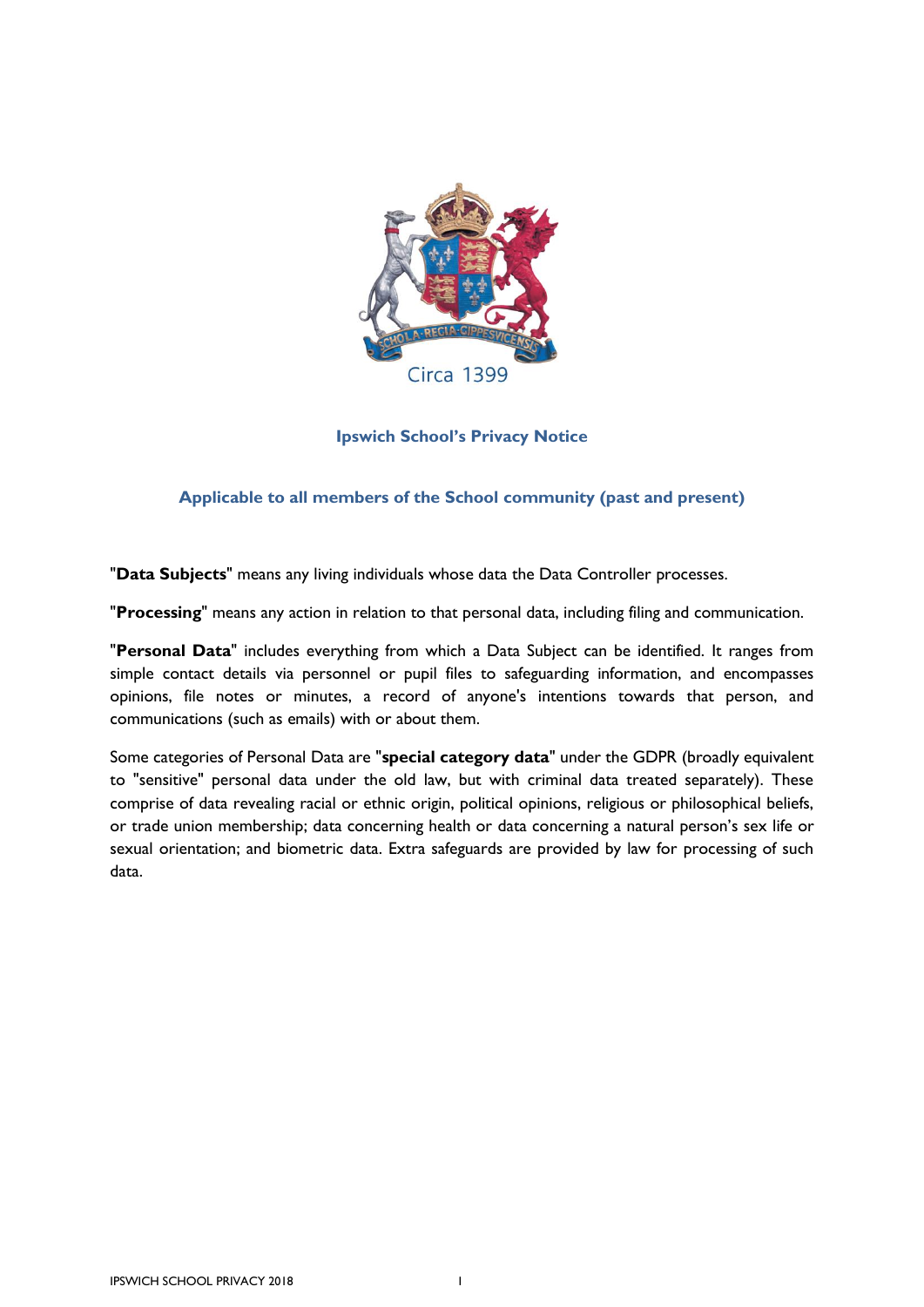# Contents

| <b>HOW AND WHY DOES THE SCHOOL COLLECT AND USE PERSONAL INFORMATION? 3</b> |
|----------------------------------------------------------------------------|
|                                                                            |
|                                                                            |
|                                                                            |
|                                                                            |
|                                                                            |
|                                                                            |
|                                                                            |
|                                                                            |
|                                                                            |
|                                                                            |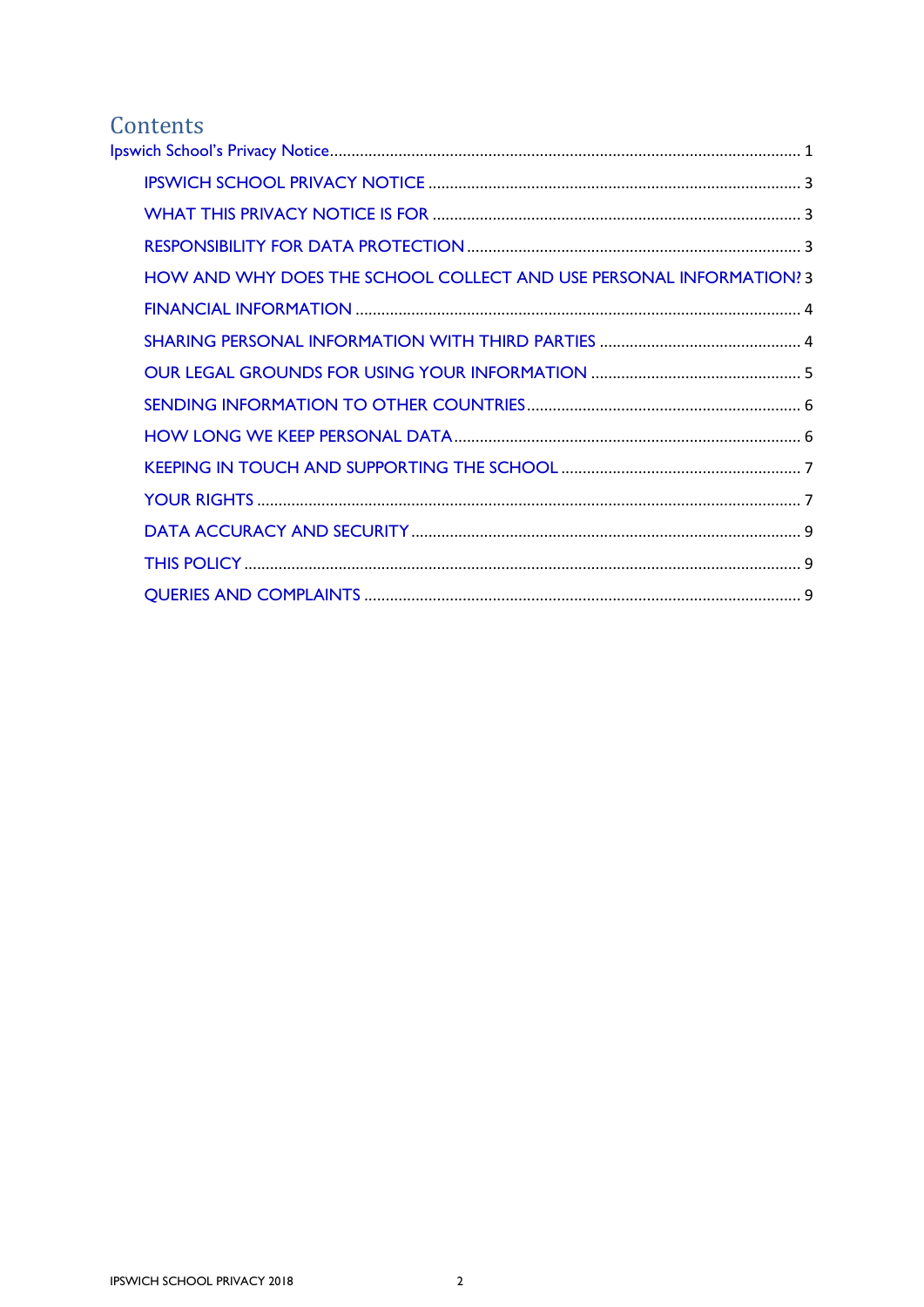# <span id="page-2-0"></span>**IPSWICH SCHOOL PRIVACY NOTICE**

We, Ipswich School, are a data controller for the purposes of the Data Protection Act. We collect information from you and may receive information about you from your previous school, employer and other information.

# <span id="page-2-1"></span>**WHAT THIS PRIVACY NOTICE IS FOR**

This policy is intended to provide information about how the School will use (or "process") personal data about individuals including: its staff; its current, past and prospective pupils; and their parents, carers or guardians (referred to in this policy as "parents").

This information is provided because Data Protection Law gives individuals rights to understand how their data is used. Staff, parents and pupils are all encouraged to read this Privacy Notice and understand the School's obligations to its entire community.

This Privacy Notice applies alongside any other information the School may provide about a particular use of personal data, for example when collecting data via an online or paper form.

This Privacy Notice also applies in addition to the School's other relevant terms and conditions and policies, including:

- any contract between the School and its staff or the parents of pupils;
- the School's policy on taking, storing and using images of children;
- the School's CCTV;
- the School's retention of records policy;
- the School's safeguarding, pastoral, or health and safety policies, including as to how concerns or incidents are recorded;
- the School's Acceptable Use and Online Safety Policy

Anyone who works for, or acts on behalf of, the School (including staff, volunteers, governors and service providers) should also be aware of and comply with this Privacy Notice, the School's data protection policy, which also provides further information about how personal data about those individuals will be used.

### <span id="page-2-2"></span>**RESPONSIBILITY FOR DATA PROTECTION**

The School has appointed a Health, Safety and Compliance Officer, who will deal with all your requests and enquiries concerning the School's uses of your personal data and endeavour to ensure that all personal data is processed in compliance with this policy and Data Protection Act. This person can be contacted at gdpr@ipswich.school.

# <span id="page-2-3"></span>**HOW AND WHY DOES THE SCHOOL COLLECT AND USE PERSONAL INFORMATION?**

We set out below examples of the different ways in which we use personal information and where this personal information comes from. The School's primary reason for using your personal information is to provide educational services to your child.

- We obtain information about you from admissions forms and from your child's previous School. We may also get information from professionals such as doctors and from local authorities.
- We may have information about any family circumstances which might affect your child's welfare or happiness.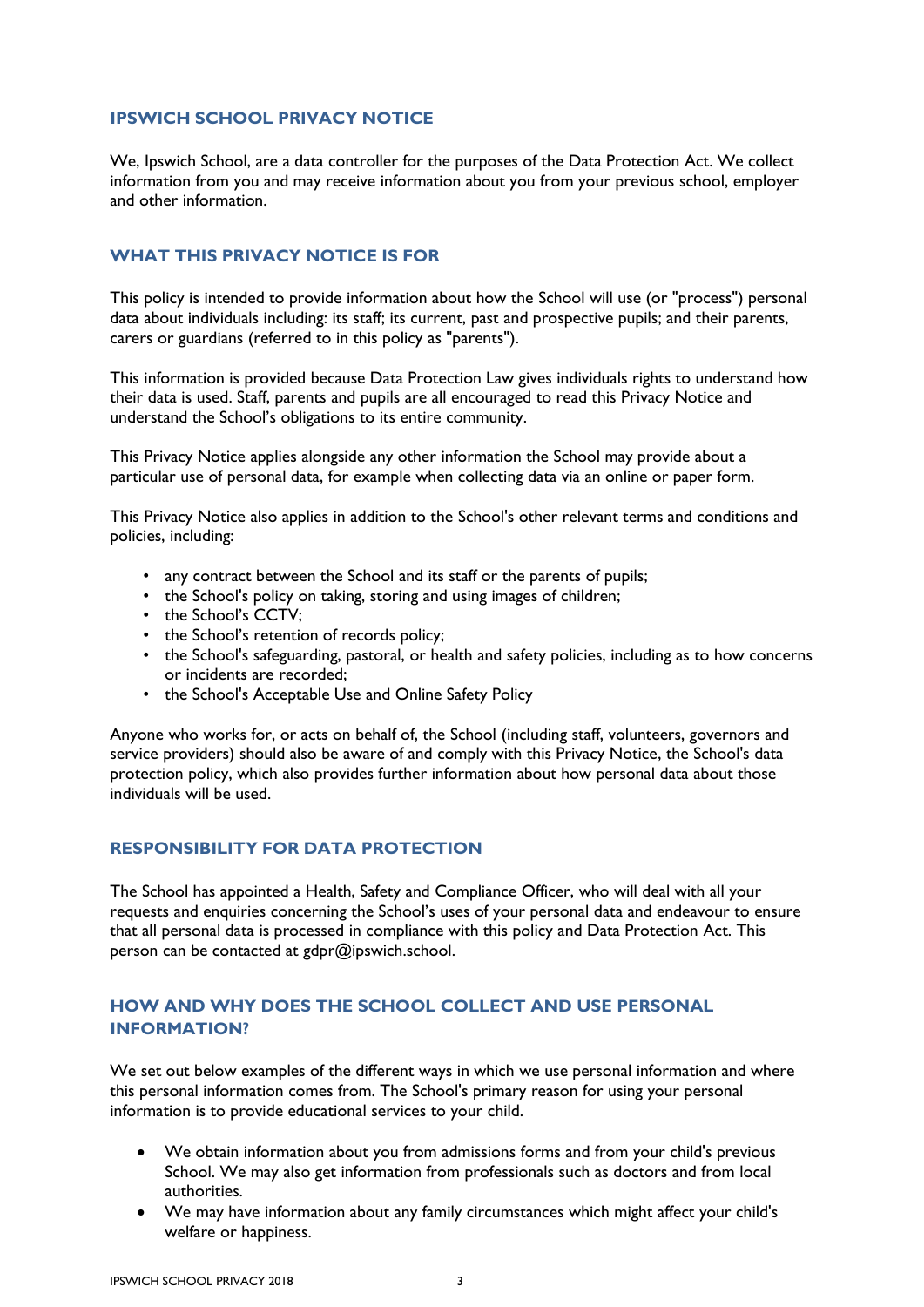- We may need information about any court orders or criminal petitions which relate to you. This is so that we can safeguard the welfare and wellbeing of your child and the other pupils at the School.
- We use CCTV to make sure the School site is safe. CCTV is not used in private areas such as toilets.
- We may take photographs or videos of you at School events to use on social media and on the School website. This is to show prospective parents and pupils what we do here and to advertise the School. We may continue to use these photographs and videos after your child has left the School.
- We may send you information to keep you up to date with what is happening at the School. For example, by sending you information about events and activities taking place (including fundraising events) and the School newsletter, i.e. The Occasional.
- We may keep details of your address when your child leaves the School so we can send you information and find out how your child is progressing. We may also pass your details onto the alumni organisation, known as the Old Ipswichian Club. Further information on the alumni association can be found here: [www.ipswich.school/old-ipswichians](http://www.ipswich.school/old-ipswichians)
- We may use information about you if we need this for historical research purposes or for statistical purposes.

# <span id="page-3-0"></span>**FINANCIAL INFORMATION**

We will process financial information about you in relation to the payment of fees. In some cases we get information about you from third parties such as credit reference agencies or from your child's previous School(s).

We may hold information about bankruptcy petitions and statutory demands.

We may search the files of any licensed credit reference agency in order to verify your identity. This also allows us to assess your application for the award of a bursary or for credit in contemplation of an agreement for the deferment of fees. This record will be seen by other organisations which make searches about you.

Failure to supply information may result in a refusal of an award or credit.

### <span id="page-3-1"></span>**SHARING PERSONAL INFORMATION WITH THIRD PARTIES**

In accordance with our legal obligations, we may share information with local authorities, the Independent Schools Inspectorate and the Department for Education, for example, where we have any safeguarding concerns.

On occasion, we may need to share information with the police.

We may also need to share information with our legal advisers for the purpose of obtaining legal advice. Occasionally we may use consultants, experts and other advisors to assist the School in fulfilling its obligations and to help run the School properly. We might need to share your information with them if this is relevant to their work.

If your child is not of British nationality we have to make sure that your child has the right to study in the UK. We might have to provide information about you to UK Visas and Immigration to comply with our duties as a Tier 4 sponsor.

We may share some information with our insurance company, for example, where there is a serious incident at the School.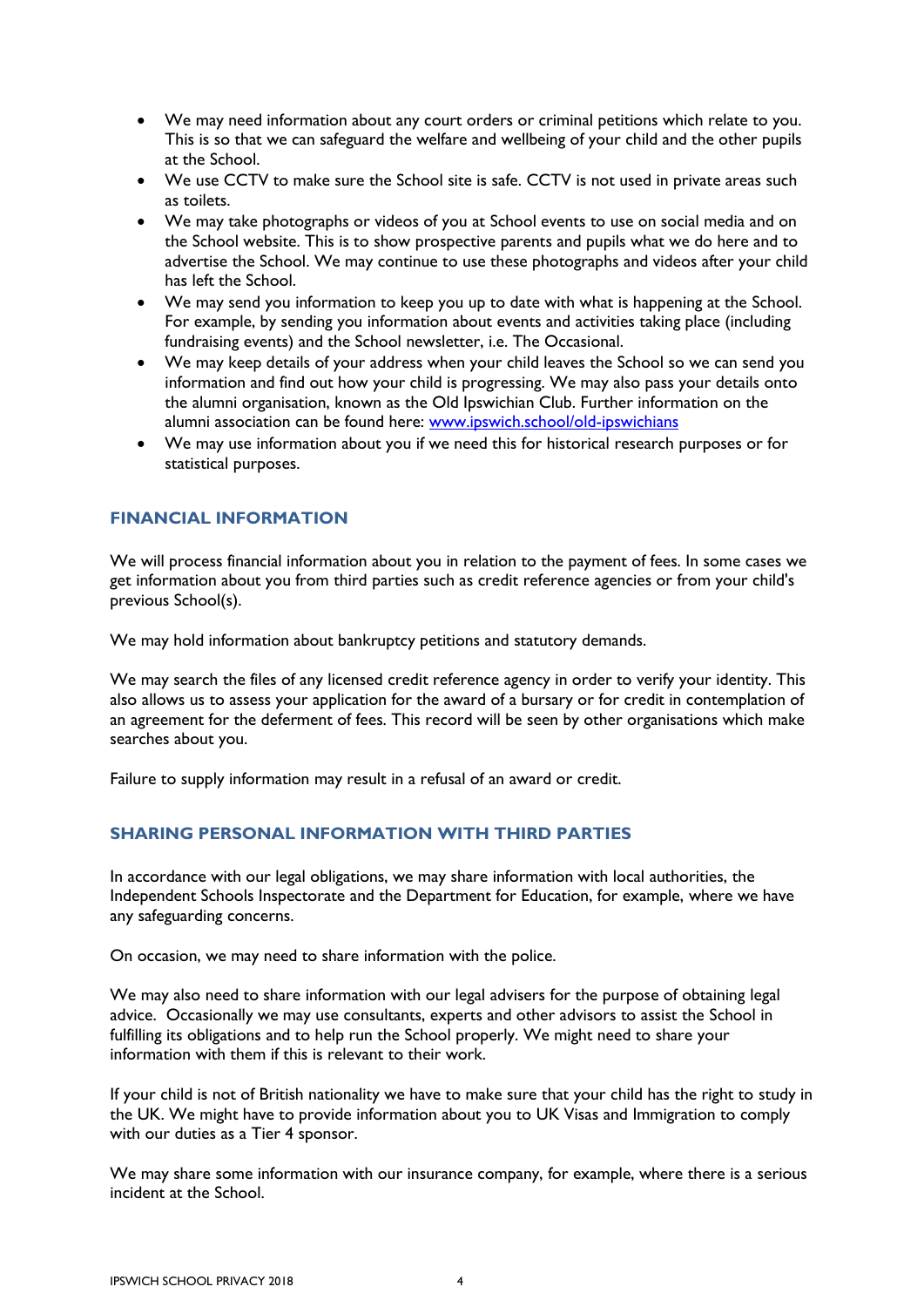If you have unpaid fees while your child is at the School we may share information about this with other Schools or educational establishments to which you intend to send your child.

If your child leaves us to attend another School we may need to provide that School with information about you. For example, details of family circumstances for safeguarding reasons.

We may share information about you with others in your family, such as another parent or stepparent. For example, where this is part of our obligation to take care of your child, as part of our wider legal and regulatory obligations, or in connection with School fees.

# <span id="page-4-0"></span>**OUR LEGAL GROUNDS FOR USING YOUR INFORMATION**

This section contains information about the legal basis that we are relying on when handling your information.

### **Legitimate interests**

This means that the processing is necessary for legitimate interests except where the processing is unfair to you. The School relies on legitimate interests for most of the ways in which it uses your information.

Specifically, the School has a legitimate interest in:

- Providing educational services to your child;
- Safeguarding and promoting the welfare of your child (and other children);
- Promoting the objects and interests of the School. This includes fundraising. It also includes making sure that we are able to enforce our rights against you, for example, so that we can contact you if unpaid School fees are due;
- Facilitating the efficient operation of the School; and
- Ensuring that all relevant legal obligations of the School are complied with.

In addition your personal information may be processed for the legitimate interests of others. For example another School will have a legitimate interest in knowing if you have not paid School fees that are due to us.

If you object to us using your information where we are relying on our legitimate interests as explained above please email gdpr@ipswich.school

#### **Necessary for a contract**

We will need to use your information in order to perform our obligations under our contract with you. For example, we need your name and contact details so that we can update you on your child's progress and so that we can contact you if there is a concern.

### **Legal obligation**

Where the School needs to use your information in order to comply with a legal obligation, for example to report a concern to Children's Services. We may also have to disclose your information to third parties such as the courts, the local authority or the police where legally obliged to do so.

#### **Vital interests**

For example, to prevent someone from being seriously harmed or killed.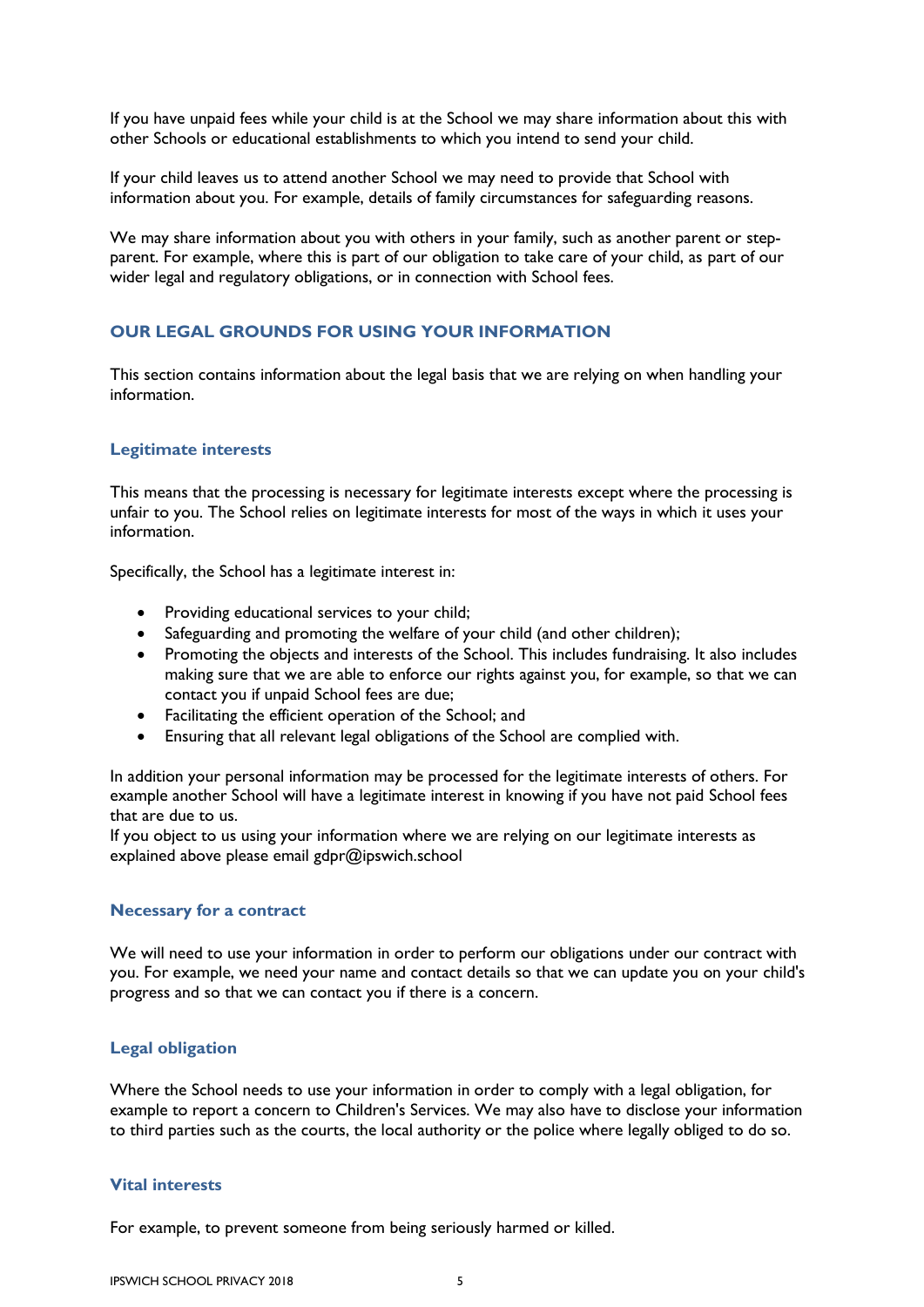# **Public interest**

The School considers that it is acting in the public interest when providing education.

The School must also comply with an additional condition where it processes special categories of personal information. These special categories are as follows:

- personal information revealing racial or ethnic origin, political opinions, religious or philosophical beliefs, trade union membership,
- Genetic information, biometric information, health information, and information about sex life or orientation.

## **Medical purposes**

This includes medical treatment and the management of healthcare services.

We may ask for your consent to use your information in certain ways. If we ask for your consent to use your personal information you can withdraw this consent at any time.

Any use of your information before you withdraw your consent remains valid. Please email gdpr@ipswich.school if you would like to withdraw any consent given.

# <span id="page-5-0"></span>**SENDING INFORMATION TO OTHER COUNTRIES**

We may send your information to other countries where:

- We communicate with you or your child when you are overseas (for example, during School holidays, or if you live in a different country).
- The European Commission has produced a list of countries which have adequate data protection rules. The list can be found here: [http://ec.europa.eu/justice/data-protection/internationaltransfers/adequacy/index\\_en.htm](http://ec.europa.eu/justice/data-protection/internationaltransfers/adequacy/index_en.htm)
- If the country that we are sending your information to is not on the list or, is not a country within the EEA (which means the European Union, Liechtenstein, Norway and Iceland) then it might not have the same level of protection for personal information as there is the UK.

# <span id="page-5-1"></span>**HOW LONG WE KEEP PERSONAL DATA**

The School will retain personal data securely and only in line with how long it is necessary to keep for a legitimate and lawful reason. Typically, the legal recommendation for how long to keep ordinary staff and pupil personnel files is up to 7 years following departure from the School.

However, incident reports and safeguarding files will need to be kept much longer, in accordance with specific legal requirements.

If you have any specific queries about how our retention policy is applied, or wish to request that personal data that you no longer believe to be relevant is considered for erasure, please contact [gdpr@ipswich.school.](mailto:gdpr@ipswich.school)

However, please bear in mind that the School will often have lawful and necessary reasons to hold on to some personal data even following such request.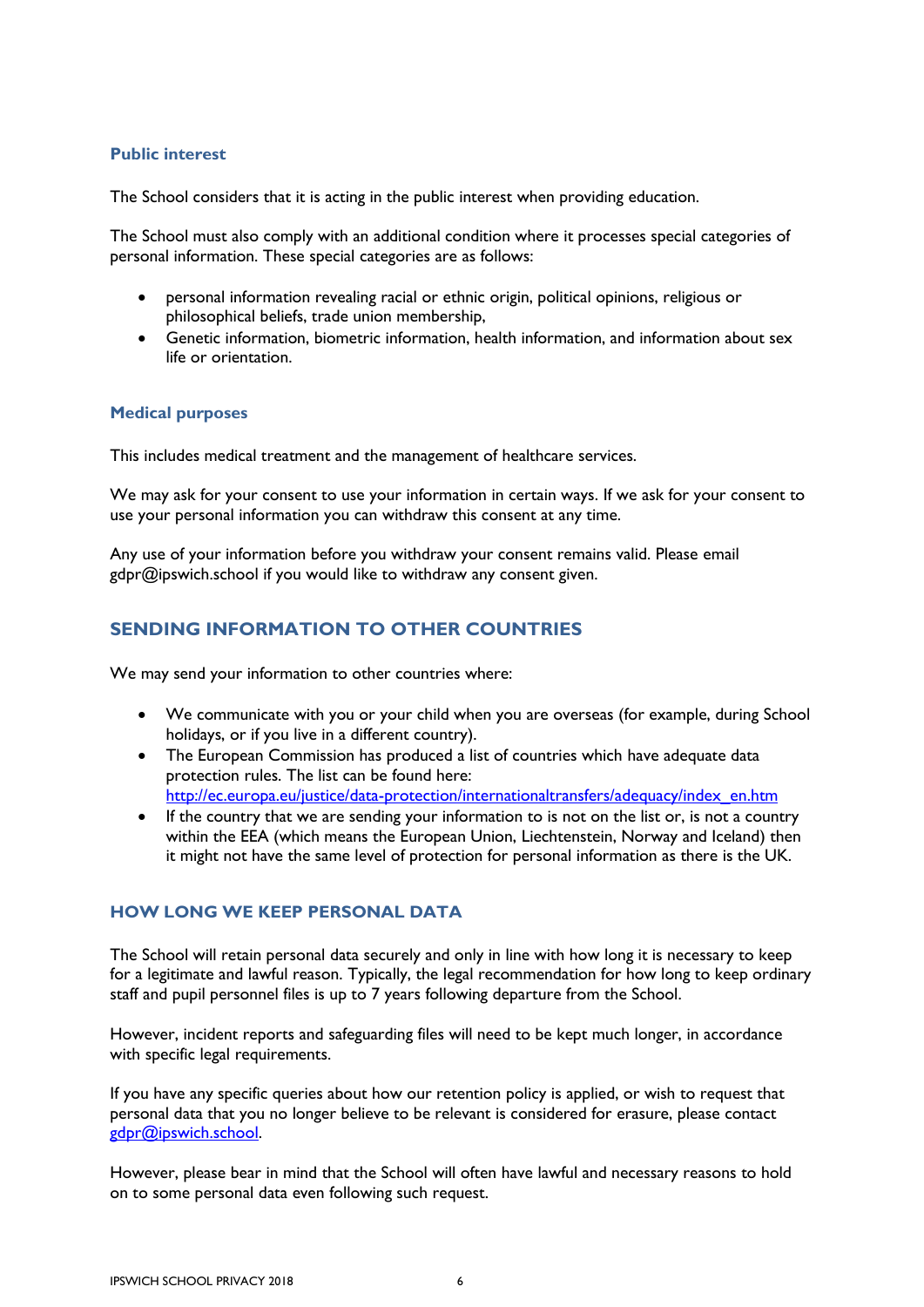A limited and reasonable amount of information will be kept for archiving purposes, for example; and even where you have requested we no longer keep in touch with you, we will need to keep a record of the fact in order to fulfil your wishes (called a "suppression record").

# <span id="page-6-0"></span>**KEEPING IN TOUCH AND SUPPORTING THE SCHOOL**

The School will use the contact details of parents, alumni and other members of the School community to keep them updated about the activities of the School, or alumni and parent events of interest, including by sending updates and newsletters, by email and by post.

The School has a legitimate interest to also:

- Share personal data about parents and/or alumni, as appropriate, with organisations set up to help establish and maintain relationships with the School community, such as the FOIS, ISSC, ISE;
- Contact parents and/or alumni by post and email in order to promote and raise funds for the School and, where appropriate, other worthy causes;

Should you wish to limit or object to any such use, or would like further information about them, please contact [gdpr@ipswich.school.](mailto:gdpr@ipswich.school)

You always have the right to withdraw consent, where given, or otherwise object to direct marketing or fundraising. However, the School is nonetheless likely to retain some of your details (not least to ensure that no more communications are sent to that particular address, email or telephone number).

### <span id="page-6-1"></span>**YOUR RIGHTS**

### Rights of access,

Individuals have various rights under Data Protection Law to access and understand personal data about them held by the School, and in some cases ask for it to be erased or amended or have it transferred to others, or for the School to stop processing it – but subject to certain exemptions and limitations.

Any individual wishing to access or amend their personal data, or wishing it to be transferred to another person or organisation, or who has some other objection to how their personal data is used, should put their request in writing to gdpr@ipswich.school.

The School will endeavour to respond to any such written requests as soon as is reasonably practicable and in any event within statutory time-limits (which is 30 calendar days in the case of requests for access to information).

The School will be better able to respond quickly to smaller, targeted requests for information. If the request for information is manifestly excessive or similar to previous requests, the School may ask you to reconsider.

### Requests that cannot be fulfilled

You should be aware that the right of access is limited to your own personal data, and certain data is exempt from the right of access. This will include information which identifies other individuals (and parents need to be aware this may include their own children, in certain limited situations, or information which is subject to legal privilege (for example legal advice given to or sought by the School, or documents prepared in connection with a legal action).

The School is also not required to disclose any pupil examination scripts (or other information consisting solely of pupil test answers), provide examination or other test marks ahead of any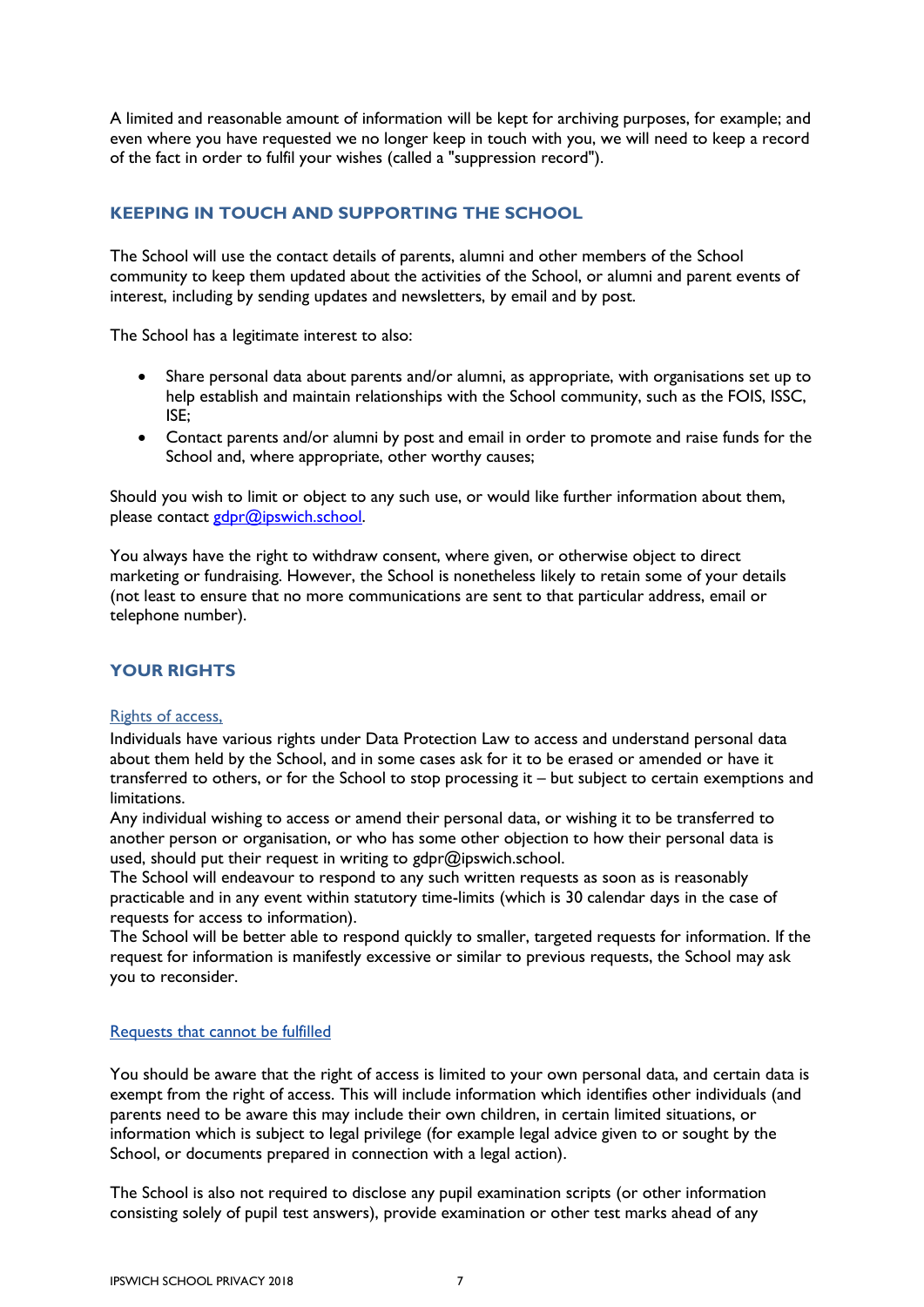ordinary publication, nor share any confidential reference given by the School itself for the purposes of the education, training or employment of any individual.

You may have heard of the "**right to be forgotten**". However, we will sometimes have compelling reasons to refuse specific requests to amend, delete or stop processing your (or your child's) personal data: for example, a legal requirement, or where it falls within a legitimate interest identified in this Privacy Notice. All such requests will be considered on their own merits.

### Pupil requests

Pupils can make subject access requests for their own personal data, provided that, in the reasonable opinion of the School, they have sufficient maturity to understand the request they are making. A pupil of any age may ask a parent or other representative to make a subject access request on his/her behalf.

### Parental requests

It should be clearly understood that the rules on subject access are not the sole basis on which information requests are handled. Parents may not have a statutory right to information, but they and others will often have a legitimate interest or expectation in receiving certain information about pupils without their consent. The School may consider there are lawful grounds for sharing with or without reference to that pupil.

Parents will in general receive educational and pastoral updates about their children, in accordance with the Parent Contract. Where parents are separated, the School will, in most cases, aim to provide the same information to each person with parental responsibility, but may need to factor in all the circumstances including the express wishes of the child.

### **Consent**

Where the School is relying on consent as a means to process personal data, any person may withdraw this consent at any time (subject to similar age considerations as above).

Examples where we do rely on consent are for example:

- Use of images;
- Consent for pupil being driven in a School vehicle;
- Consent to reimburse the School for any medical expenses;

Please note this list is not exhaustive.

Please be aware however that the School may not be relying on consent but have another lawful reason to process the personal data in question even without your consent.

That reason will usually have been asserted under this Privacy Notice, or may otherwise exist under some form of contract or agreement with the individual (e.g. an employment or parent contract, or because a purchase of goods, services or membership of an organisation such as an alumni or parents' association has been requested).